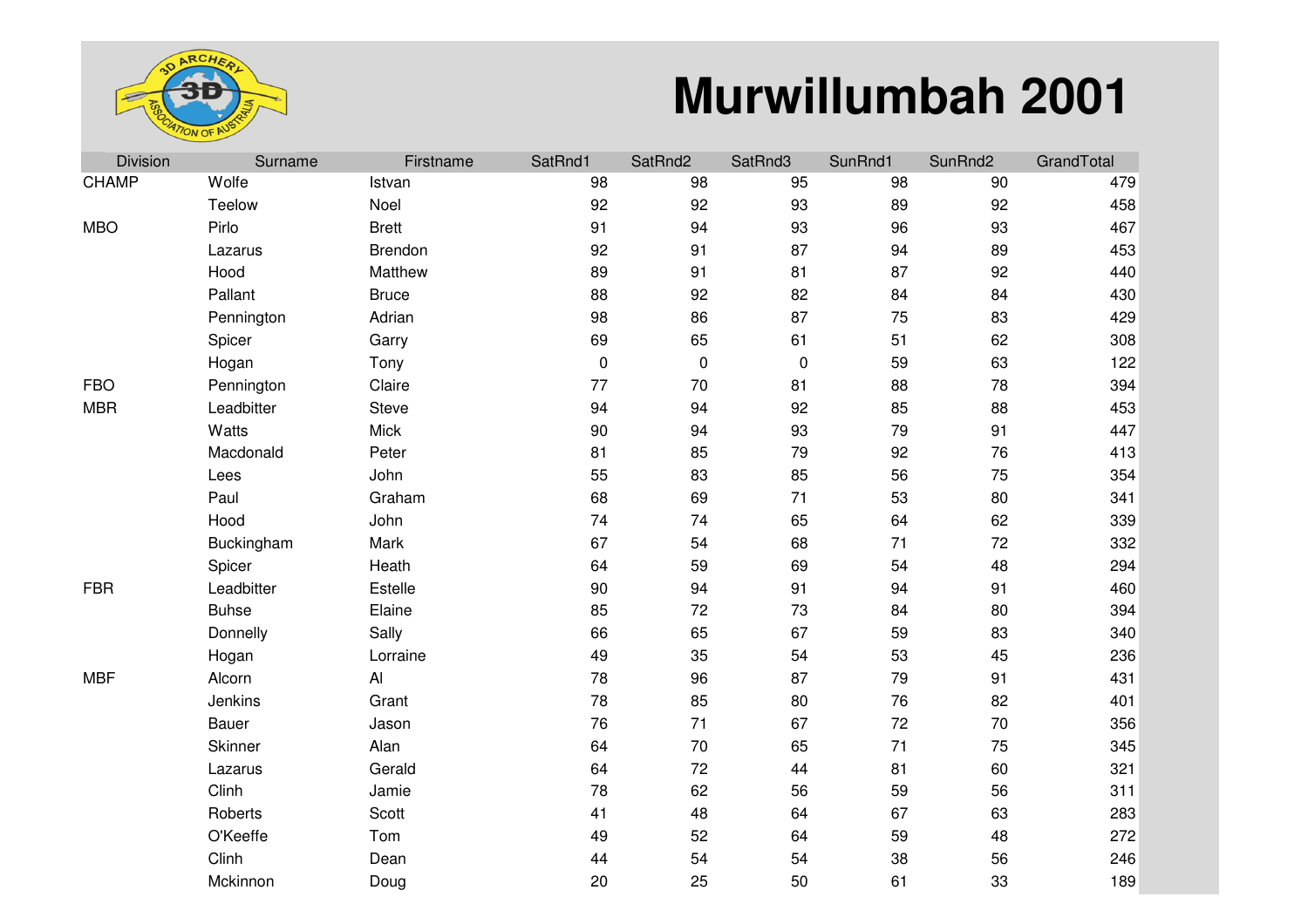

## **Murwillumbah 2001**

| <b>FBF</b>  | Arthur        | Megan        | 50 | 71 | 52 | 74               | 46        | 293 |
|-------------|---------------|--------------|----|----|----|------------------|-----------|-----|
|             | Spann         | Heather      | 38 | 33 | 38 | 57               | 62        | 228 |
| <b>MCU</b>  | Morrissey     | Bill         | 68 | 79 | 76 | 63               | 62        | 348 |
|             | Vayro         | Robert       | 43 | 76 | 69 | 51               | 62        | 301 |
| <b>FCU</b>  | Elliott       | Sue          | 58 | 77 | 64 | 82               | 65        | 346 |
|             | O'Keeffe      | Anja         | 72 | 73 | 67 | 63               | 56        | 331 |
|             | Hall          | Alison       | 20 | 38 | 48 | $\boldsymbol{0}$ | $\pmb{0}$ | 106 |
| <b>RU</b>   | Mann          | Paul         | 71 | 75 | 75 | 77               | 77        | 375 |
|             | Watson        | Bill         | 82 | 74 | 63 | 70               | 61        | 350 |
|             | Watson        | David        | 75 | 54 | 68 | 72               | 54        | 323 |
|             | James         | Greg         | 68 | 54 | 63 | 43               | 62        | 290 |
|             | Donnelly      | Rob          | 46 | 59 | 39 | 49               | 51        | 244 |
|             | Bonser        | Alan         | 40 | 45 | 49 | 38               | 53        | 225 |
|             | Kennedy       | Peter        | 43 | 43 | 39 | 46               | 41        | 212 |
|             | Bonser        | Paul         | 20 | 43 | 10 | 31               | 15        | 119 |
| <b>TRAD</b> | Meakin        | <b>Brain</b> | 66 | 41 | 49 | 51               | 67        | 274 |
|             | Mackenzie     | Stewart      | 63 | 47 | 39 | 25               | 58        | 232 |
|             | Lee           | Tim          | 36 | 25 | 60 | 56               | 54        | 231 |
|             | Case          | Gary         | 48 | 51 | 44 | 57               | 28        | 228 |
|             | Lee           | Steven       | 25 | 41 | 33 | 28               | 28        | 155 |
|             | Messinbird    | Daryl        | 33 | 34 | 23 | 30               | 25        | 145 |
| HC          | <b>Brooks</b> | David        | 90 | 93 | 95 | 89               | 86        | 453 |
|             | <b>Bulger</b> | Darryl       | 77 | 94 | 94 | 90               | 93        | 448 |
|             | Rusmussen     | Dave         | 87 | 86 | 94 | 94               | 86        | 447 |
|             | <b>Bultse</b> | Adam         | 71 | 94 | 84 | 88               | 83        | 420 |
|             | <b>Bultse</b> | Tony         | 88 | 72 | 89 | 98               | 69        | 416 |
|             | Masefield     | Jason        | 69 | 81 | 74 | 68               | 62        | 354 |
|             | Goldsworthy   | Shawn        | 48 | 78 | 57 | 65               | 64        | 312 |
|             | Cocks         | Danial       | 54 | 55 | 65 | 59               | 69        | 302 |
|             | Lee           | Chris        | 77 | 78 | 74 | $\mathbf 0$      | $\pmb{0}$ | 229 |
| <b>MSR</b>  | <b>Butler</b> | Len          | 79 | 96 | 92 | 89               | 91        | 447 |
|             | Paice         | Wayne        | 59 | 72 | 64 | 74               | 62        | 331 |